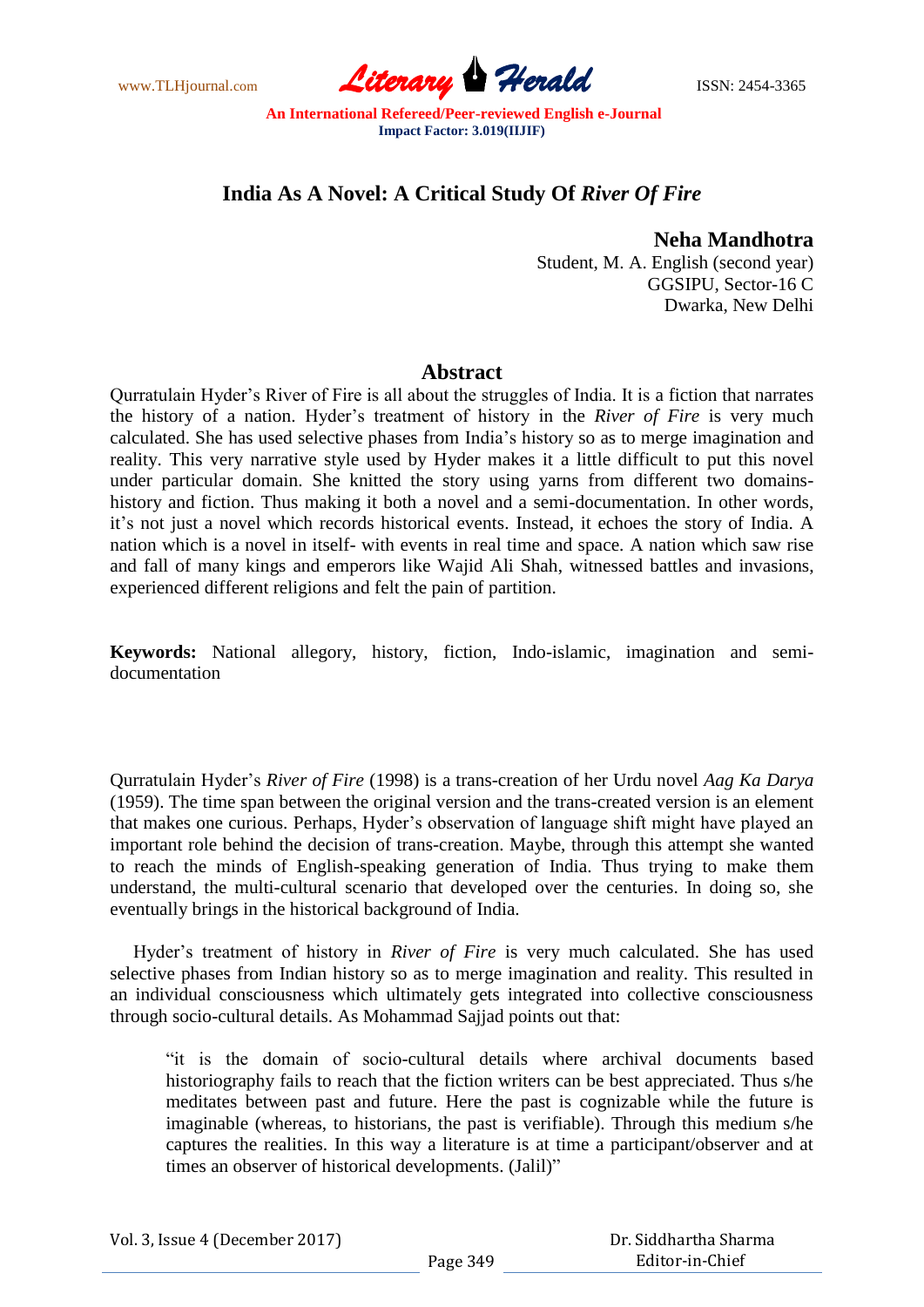www.TLHjournal.com **Literary Herald ISSN: 2454-3365** 

 As mentioned above, literature is sometimes an observer of historical developments. In the development of any nation"s history time and space play an important role. Historical events take place at a particular time in a particular space. This very placement of historical events in time and space gives history its chronological form. This chronology can be traced in Hyder"s River of Fire. The time period covered in these four phases is- fourth century BC, late fifteenth century and early sixteenth century, end of eighteenth century and the entire nineteenth century, and the post-partition era. Though the phases covered are in chronological form yet the novel is not a historical document. In order to maintain the difference between a literary work and a historical document Hyder tried to stick to the basic aspects of novel. It is where the narrative style of the author plays a vital role.

 The narrative style of *River of Fire* weaves both fiction and history very tightly. The novel is complex in the sense that the integration and disintegration of fiction and history takes place simultaneously. This is because the presence of the historical events and the use of time lapse in the novel functions simultaneously. As mentioned earlier, time and space are important in history. The same is true for a novel. It is where three key aspects of the novel come in- i.e. the story, characters and the plot. Hyder merged historical events, historical figures, historical places with the fictional characters and time lapses. It is through her fictional characters that Hyder is able to merge the two different dimensions of space- i.e. fictional and historical.

 As far as the story, people and the plot of the novel are concerned Hyder binds the fictional events with the actual events. She makes sure that her fictional characters experience the cultural and political changes that took place in India over the centuries. Her characters lived in the four different phases of Indian history. The reappearance of characters Gautam, Champa, Hari Shankar, Kamal and Cyril Ashley binds the four phases together. This reappearance/reincarnation of implies that time period and space may vary but wanderlust, desire for love, feelings and responses of people towards war and the questions about good/bad and one"s own existence remains same. The continuity of questions and human actions provides a flow to the continuity of novel. Also, the reappearance of characters suggests that history keeps repeating itself. This is where the socio-cultural scenario enters in the novel and thus the role of politics and culture comes into play.

 Hyder"s fictional characters struggle to survive throughout the four phases. In all the phases the characters are influenced by the political and cultural shifts. Their actions are reactions in response to the political and cultural changes. In the first phase, a horrified Gautam is forced to pick a sword and kill "Magadhan foot soldiers till he was struck down by a spear and fainted" (Hyder, 40). Gautam, a student and a common man says "I"m not interested in King Nanda, Vishnu Sharma and Chandragupta. Why must they drag me into their conflict...?" (Hyder, 39) This dialogue of Gautam is relevant to all the characters throughout the novel. In the second phase, Sayed Abul Mansur Kamaluddin witnesses the destruction of Jaunpur caused during the power shift from Sharqi rulers to Sikandar Lodi (of Delhi Sultanate). Although Kamal "wore a sword, he didn"t want to fight" (Hyder, 87). Affected by the destruction, he eventually moves to Bengal to adapt the life of a farmer. In the third phase, Cyril Ashley and Gautam Nilambar Dutt witnesses Western control and Western influence over India. Their relationship represents the relationship between the colonisers and the colonised. Gautam works as a clerk in Cyril"s office. The factor behind his decision to

Vol. 3, Issue 4 (December 2017)

 Dr. Siddhartha Sharma Editor-in-Chief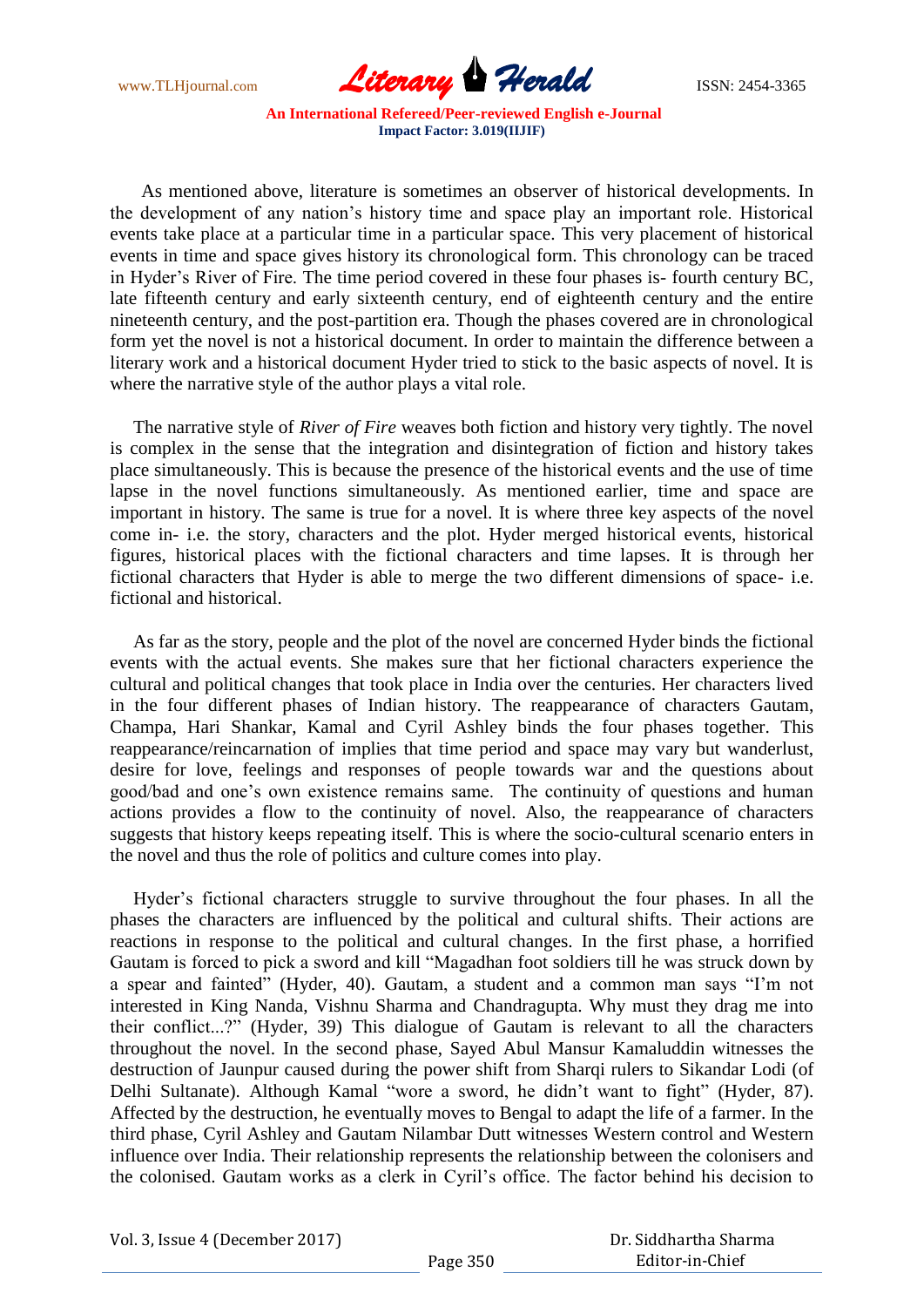www.TLHjournal.com **Literary Herald ISSN: 2454-3365** 

serve the East India Company (indirectly/directly) was his struggle to survive the era of oppression. In the post- partition phase both Kamal and Champa Ahmed struggle to survive the partition. Kamal is forced to migrate to Pakistan whereas, Champa is not able to come to terms with the scenario of partition and hence she feels exiled even while residing in India. The situation of these characters is relevant to all those people who throughout the history struggled to survive the shift in political powers. The common man is reluctantly dragged into political matters and hence s/he keeps asking "where is my refugee?" (Hyder, 51)

 In addition to above, the novel reflects the socio-cultural scenario of India. The use of actual geographical places hints towards the authenticity of the facts mentioned in the novel. The treatment of cultural scenario is different in first two phases. In the first phase, the reader witnesses Hari Shankar- a prince, who had left all the luxuries behind to become a disciple of Buddha. In Shravasti, under the influence of Gautam Buddha "a lot of untouchable followed him and became touchable" (Hyder, 16). The one reason behind the conversion could be that in Buddhist philosophy everyone and everything is equal. Like Hinduism, it does not adhere to the caste system. In the second phase, Kamaluddin introduces us to the founder of Lodhi dynasty of Delhi sultanate- Bahlol Lodhi. He witnesses people chanting the hymn composed by Kabir. These first two phases shows the harmony between different religions and also the integration of Indian and Islamic culture.

 In the third phase, the socio-cultural scenario gets more complicated when EIC takes control over India. "In January 1856 Sir James Outram, the new Resident, arrived in Lucknow and told Vajid Ali Shah to quit because he was no good" (Hyder, 151). Few years after Wajid Ali Shah"s abdication there emerged the first political party in India. The Indian National Congress party (1885) was formed with the motive of making India as an Independent nation. Later on, All India Muslim League (1906) was formed to protect the rights of Indian Muslims. It can be observed that both of these parties had their own motives. The former had nationalist inclination while the latter had religious inclination. Slowly the tension between these two parties grew as their motives began to clash. As a result, All India Muslim League demanded the formation of new nation- Pakistan. When the reader steps into the fourth phase, harmony linking the Indo-Islamic culture had already been crumbled with the formation of Pakistan and the new India. Kamal returns to Dehradun and finds that his house does not belong to him anymore. In order to survive he had to move to Pakistan. He is not Indian anymore. Though he moves to Pakistan he still stands "at the cross-road of conflicting loyalties" (Hyder, 419).

 Kamal"s character projects the conflicting loyalties of all those people who felt betrayed during partition. Here, reincarnation of Kamal's character plays an important role. In the first phase, Kamal was an outsider. After spending many years in different parts of India he became an India. In the fourth phase, Kamal says "you cannot discard your motherland like an old coat" (Hyder, 254). He is a nationalist but this national identity is questioned after the Formation of Pakistan. Now, he is a "refugee. Muhajir. Displaced Muslim from Uttar Pradesh [...] homeless" (Hyder, 419). Kamal once again becomes an outsider. After he had left to Pakistan without meeting Hari Shankar and Gautam, Hari Shankar says "Kamal has deserted us. Betrayed his friends" (Hyder, 425). In response to this Gautam says "we have all betrayed one another" (Hyder, 426).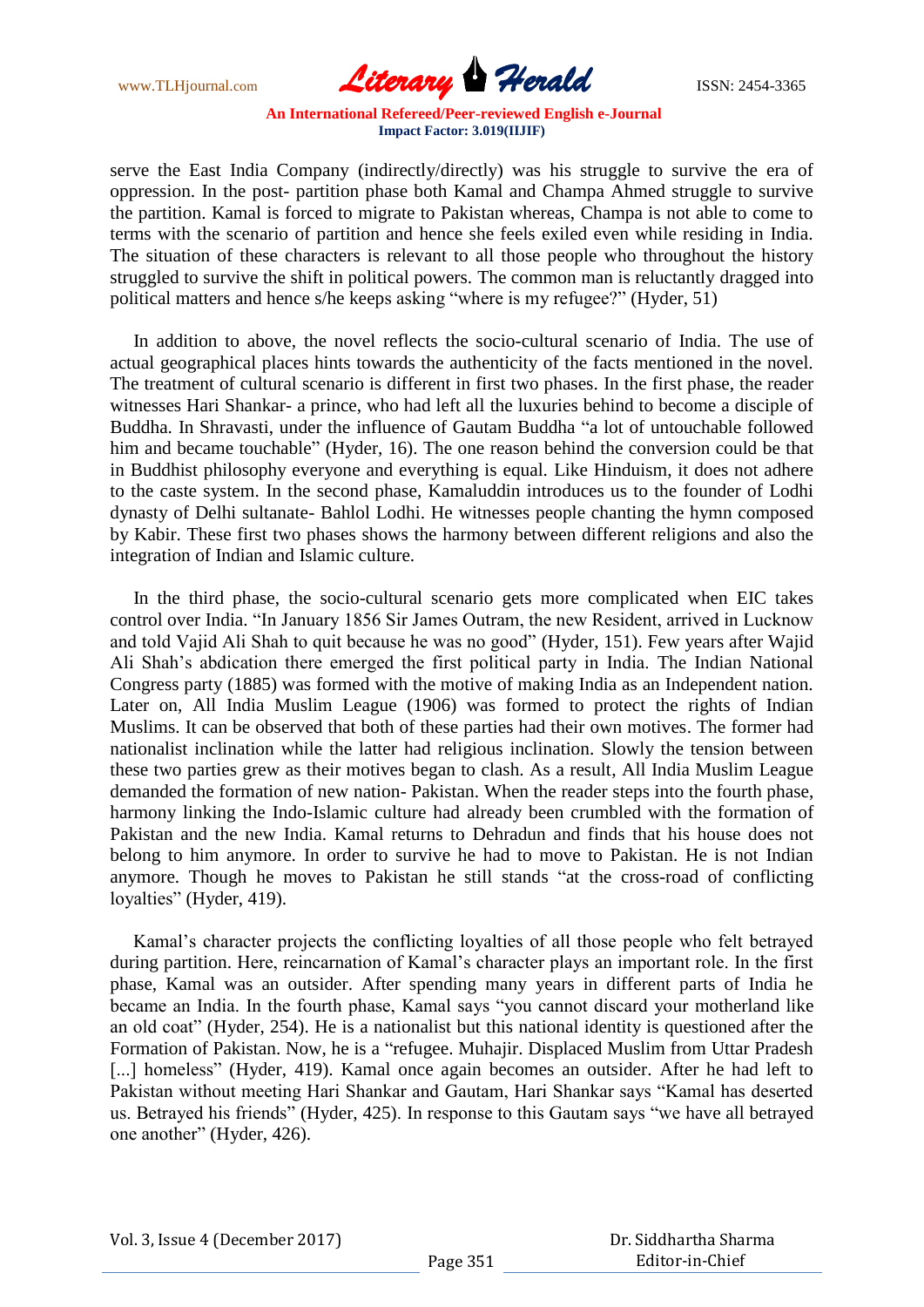www.TLHjournal.com **Literary Herald ISSN: 2454-3365** 

 A notable point in the novel is that Hyder pays more attention towards the end of eighteenth century and the entire nineteenth century, and the post-partition era. However, she had left an important part of Indian history. In the nineteenth century she covered the abdication of Wajid Ali Shah but she did not cover the revolt of Eighteen Fifty Seven. Here, Hyder"s choice of historical events again plays an important role. Her major focus is on cultural harmony and indianness. She seems to be less concerned about India"s struggle for Independence. In this sense, M. Asim Siddiqui rightly points out that Oudh/Awadh "for her becomes a metaphor for all that is good and noble about Indian Culture."

 Almost seventy five percent space of the novel is covered by the end of eighteenth century and the entire nineteenth century, and the post-partition era. It is because in these two phases religion becomes an integral part of politics. This journey of religion and culture merging into politics is skilfully covered by Hyder. As mentioned earlier, questions about good/bad and one"s own existence remains same. In first phase Gautam says "tell me why some killing is good and some bad?" (Hyder, 39) In between power shifts, the common man faces death either physically or metaphorically. During partition a lot of people were killed in the riots and those who survived felt nothing but confusion. Hari Shankar says for Kamal "something within him has died" (Hyder, 426). Through this novel, Hyder is narrating the story of an India where the integration of cultural harmony is left crumbled. At the same time she is questioning religion, culture, identity and Indianness. Rakshanda Jalil points out that Hyder is looking for answers of question like- "Who are real Indians? Can real Indians only be Hindu? Can culture be pure Hindu or pure Muslim?" However, the answers of these questions are questions themselves. The individual's identity gets integrated into collective one when his/her national identity is taken into consideration. As far as India is concerned, one's national identity gets more complicated because of multiple religions, languages and cultures.

 Thus, *River of Fire* is a journey of India"s political, religious and cultural changes. The merging of fiction and history gives this novel a complex form. It is a novel where historical events are recorded and incorporated into fictional events. It reflects "man"s collective fate and the issues related to the general moral and cultural decline of Indian Subcontinent". Through this way Hyder succeeds in narrating a story which is placed in historical context. Mohammad Sajjad quotes Hanfi "that Hyder has employed semi-documentation in writing this novel and that "her technique is Neo Historicism" in order to prove the importance of history in the novel. Therefore in words of Shamim Hanfi *River of Fire* is a "national allegory" where India is a novel in itself- with events in real time and space.

### **Bibliography:**

Hyder, Qurratulain. *River of Fire*. Women Unlimited, 1998. English.

Jalil, Rakshanda, ed. *Qurratulain Hyder and The River of Fire: The Meaning, Scope and Significance of her Legacy*. First. Delhi: Aakar Books, 2011. English.

### **Cross References:**

Hanfi, Shamim. "Qurratulain Hyder and the Partition Narrative." *Qurratulain Hyder and The River of Fire: The Meaning, Scope and Significance of her Legacy*. Ed. Rakshanda Jalil. Delhi: Aakar Books, 2011. 142-151. English.